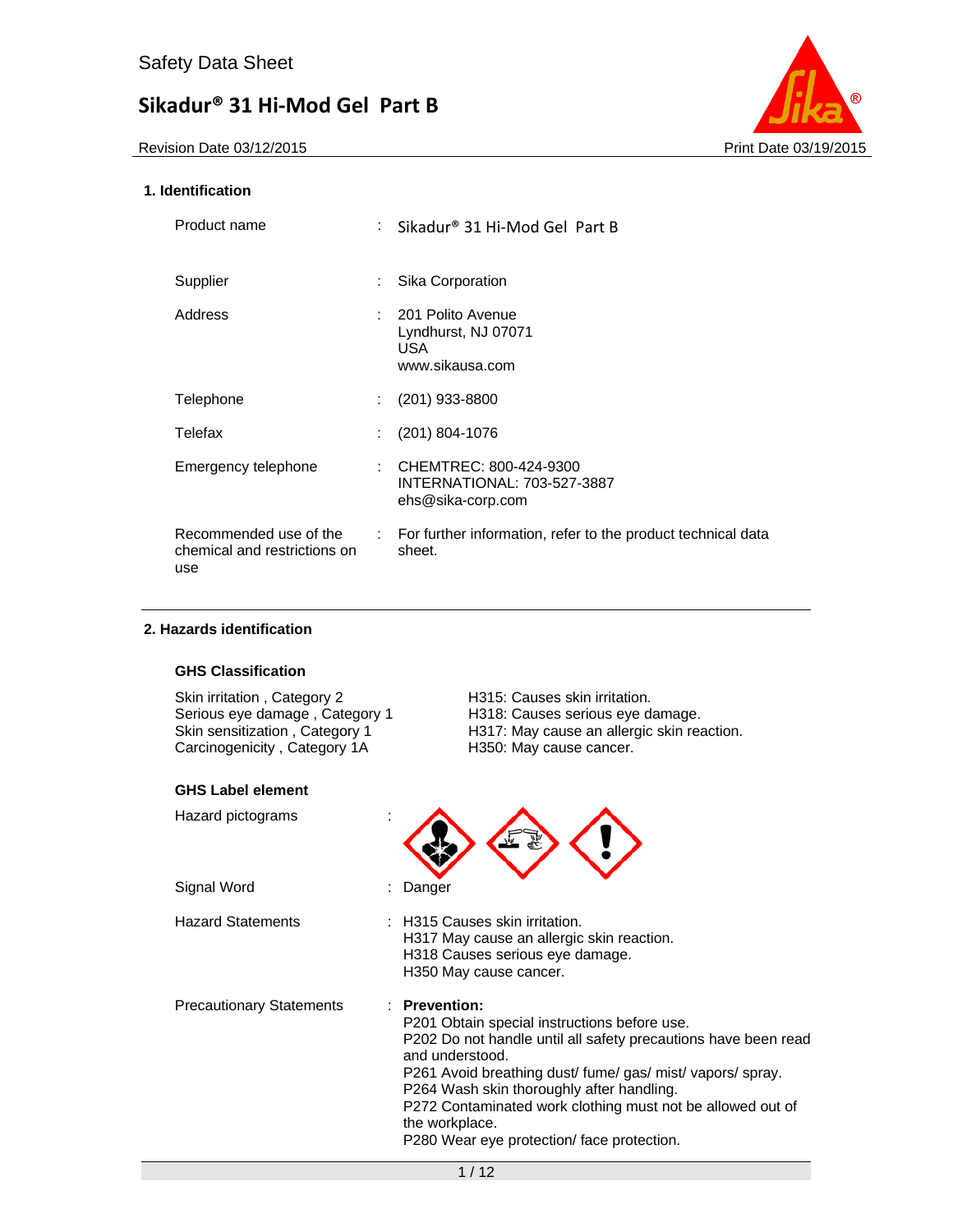Revision Date 03/12/2015 **Print Date 03/12/2015** Print Date 03/19/2015



|         | P280 Wear protective gloves.<br>P281 Use personal protective equipment as required.<br>Response:<br>P302 + P352 IF ON SKIN: Wash with plenty of soap and water.<br>P305 + P351 + P338 IF IN EYES: Rinse cautiously with water<br>for several minutes. Remove contact lenses, if present and<br>easy to do. Continue rinsing.<br>P308 + P313 IF exposed or concerned: Get medical advice/<br>attention.<br>P310 Immediately call a POISON CENTER or doctor/<br>physician.<br>P333 + P313 If skin irritation or rash occurs: Get medical<br>advice/attention.<br>P362 Take off contaminated clothing and wash before reuse.<br>Storage:<br>P405 Store locked up.<br>Disposal:<br>P501 Dispose of contents/ container to an approved waste<br>disposal plant. |
|---------|------------------------------------------------------------------------------------------------------------------------------------------------------------------------------------------------------------------------------------------------------------------------------------------------------------------------------------------------------------------------------------------------------------------------------------------------------------------------------------------------------------------------------------------------------------------------------------------------------------------------------------------------------------------------------------------------------------------------------------------------------------|
| Warning | : Reports have associated repeated and prolonged exposure to<br>some of the chemicals in this product with permanent<br>brain, liver, kidney and nervous system damage. Intentional<br>misuse by deliberate concentration and inhalation of vapors<br>may be harmful or fatal.                                                                                                                                                                                                                                                                                                                                                                                                                                                                             |

See Section 11 for more detailed information on health effects and symptoms. There are no hazards not otherwise classified that have been identified during the classification process.

There are no ingredients with unknown acute toxicity used in a mixture at a concentration >= 1%.

### **3. Composition/information on ingredients**

#### **Hazardous ingredients**

| <b>Chemical Name</b>                  | CAS-No.        | Concentration (%)    |
|---------------------------------------|----------------|----------------------|
| Quartz (SiO2)                         | 14808-60-7     | $>= 50 - 5 = 100 \%$ |
| Benzyl alcohol                        | $100 - 51 - 6$ | $>= 2 - 5\%$         |
| 3,6-diazaoctanethylenediamin          | $112 - 24 - 3$ | $>= 2 - 5\%$         |
| 2,4,6-tris(dimethylaminomethyl)phenol | $90 - 72 - 2$  | $>= 2 - 5\%$         |
| m-phenylenebis(methylamine)           | 1477-55-0      | $>= 1 - 2%$          |
| Quartz (SiO2) <5µm                    | 14808-60-7     | $0 - 1\%$            |
| Naphthalene, pure                     | $91 - 20 - 3$  | $0 - 1\%$            |

There are no additional ingredients present which, within the current knowledge of the supplier and in the concentrations applicable, are classified as hazardous to health or the environment and hence require reporting in this section.

#### **4. First aid measures**

If inhaled : Move to fresh air.

Consult a physician after significant exposure.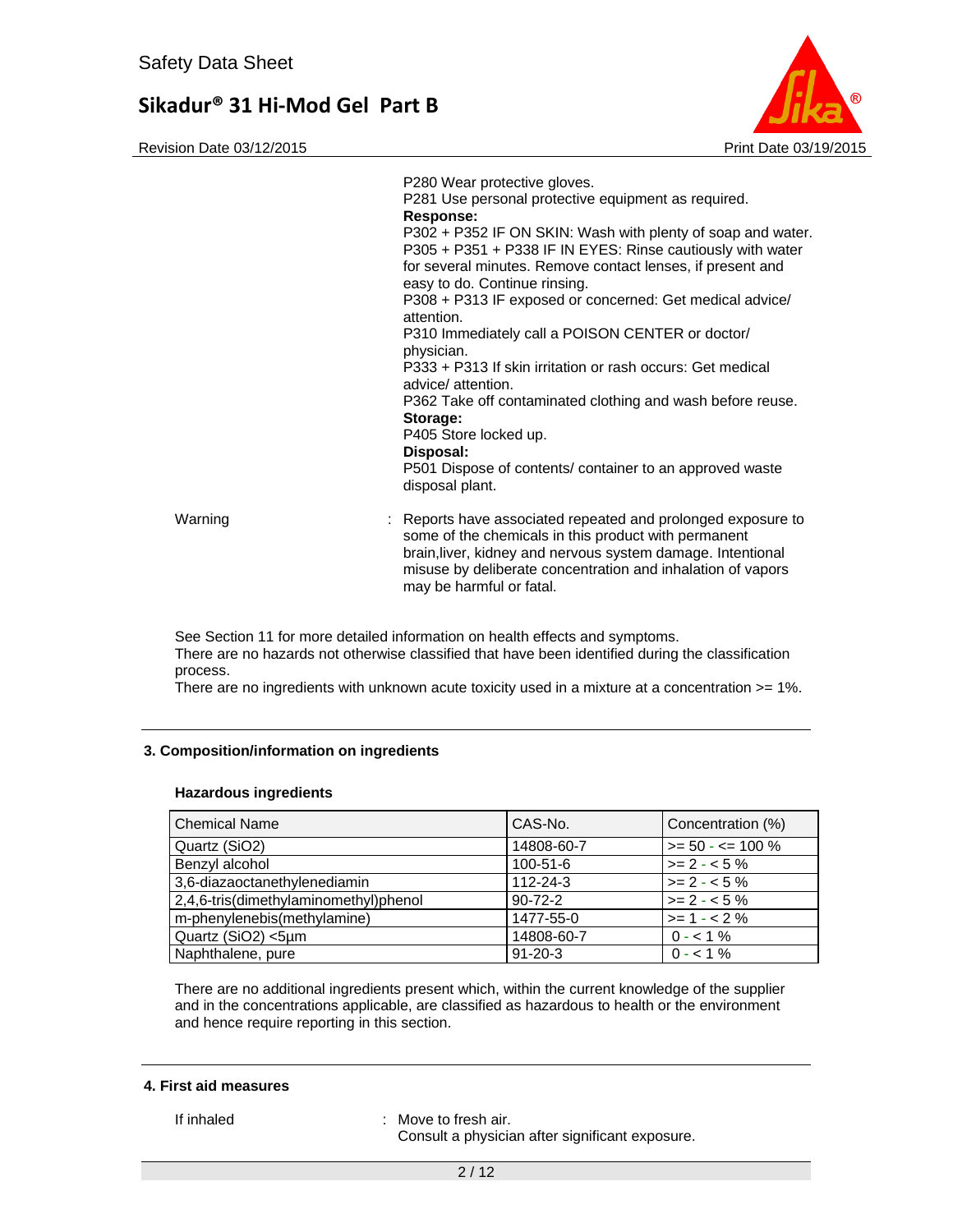

| In case of skin contact                                           | : Take off contaminated clothing and shoes immediately.<br>Wash off with soap and plenty of water.<br>If symptoms persist, call a physician.                                                                                                                                                                            |
|-------------------------------------------------------------------|-------------------------------------------------------------------------------------------------------------------------------------------------------------------------------------------------------------------------------------------------------------------------------------------------------------------------|
| In case of eye contact                                            | : Small amounts splashed into eyes can cause irreversible<br>tissue damage and blindness.<br>In the case of contact with eyes, rinse immediately with plenty<br>of water and seek medical advice.<br>Continue rinsing eyes during transport to hospital.<br>Remove contact lenses.<br>Keep eye wide open while rinsing. |
| If swallowed                                                      | : Clean mouth with water and drink afterwards plenty of water.<br>Induce vomiting immediately and call a physician.<br>Do NOT induce vomiting.<br>Do not give milk or alcoholic beverages.<br>Never give anything by mouth to an unconscious person.                                                                    |
| Most important symptoms<br>and effects, both acute and<br>delayed | : irritant effects<br>sensitizing effects<br>carcinogenic effects                                                                                                                                                                                                                                                       |
|                                                                   | Allergic reactions<br>Excessive lachrymation<br>Erythema<br><b>Dermatitis</b><br>See Section 11 for more detailed information on health effects<br>and symptoms.                                                                                                                                                        |
|                                                                   | Causes skin irritation.<br>May cause an allergic skin reaction.<br>Causes serious eye damage.<br>May cause cancer.                                                                                                                                                                                                      |
| Protection of first-aiders                                        | Move out of dangerous area.<br>Consult a physician.<br>Show this material safety data sheet to the doctor in<br>attendance.                                                                                                                                                                                             |
| Notes to physician                                                | : Treat symptomatically.                                                                                                                                                                                                                                                                                                |
|                                                                   |                                                                                                                                                                                                                                                                                                                         |

## **5. Fire-fighting measures**

| Suitable extinguishing media                      | : Use extinguishing measures that are appropriate to local<br>circumstances and the surrounding environment.                                                                                                                    |
|---------------------------------------------------|---------------------------------------------------------------------------------------------------------------------------------------------------------------------------------------------------------------------------------|
| Specific extinguishing<br>methods                 | : Collect contaminated fire extinguishing water separately. This<br>must not be discharged into drains.<br>Fire residues and contaminated fire extinguishing water must<br>be disposed of in accordance with local regulations. |
| Special protective equipment<br>for fire-fighters | : In the event of fire, wear self-contained breathing apparatus.                                                                                                                                                                |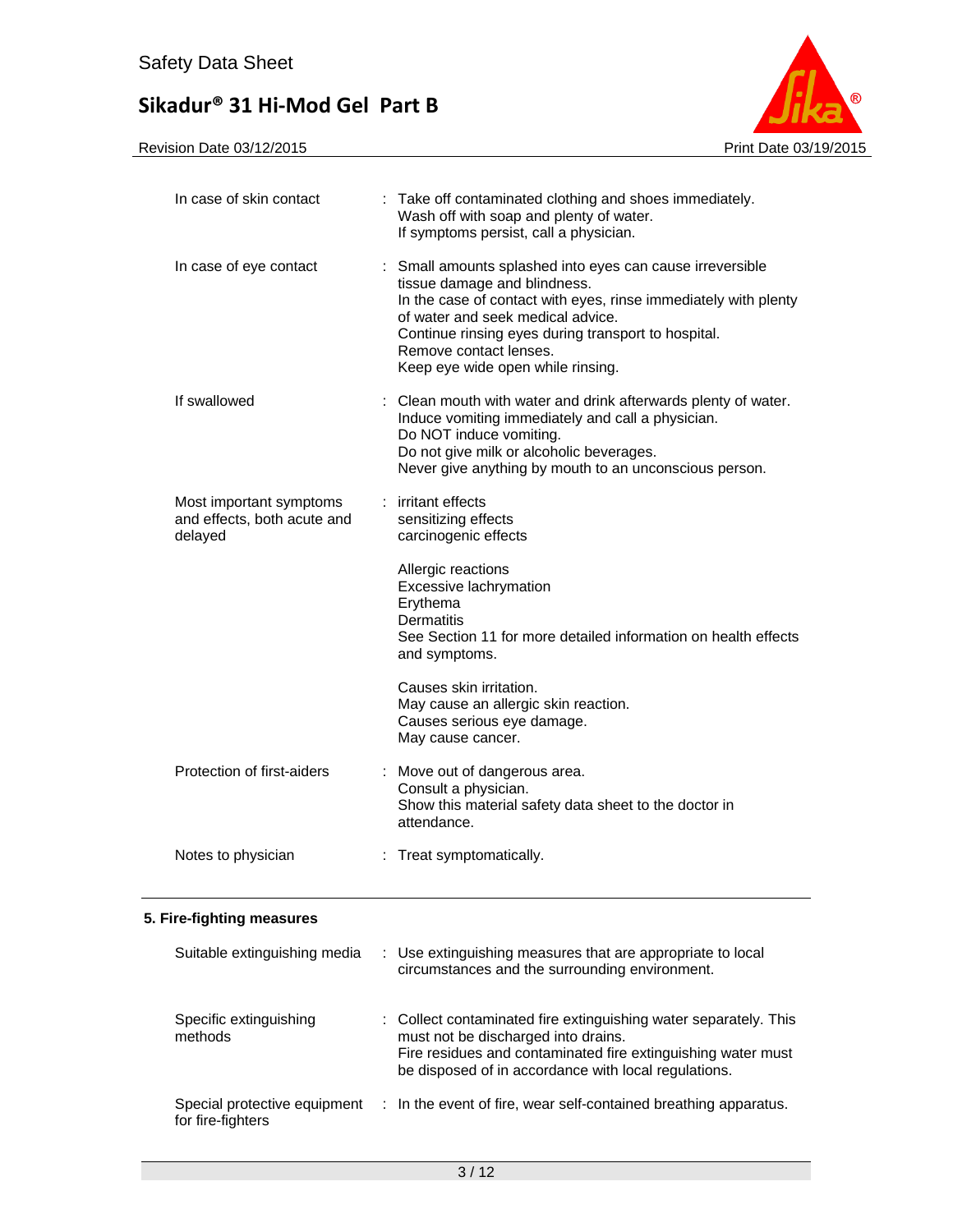

#### **6. Accidental release measures**

| Personal precautions,<br>protective equipment and<br>emergency procedures | : Use personal protective equipment.<br>Deny access to unprotected persons.                                                                                                                                                                     |  |
|---------------------------------------------------------------------------|-------------------------------------------------------------------------------------------------------------------------------------------------------------------------------------------------------------------------------------------------|--|
| Environmental precautions                                                 | : Do not flush into surface water or sanitary sewer system.<br>If the product contaminates rivers and lakes or drains inform<br>respective authorities.<br>Local authorities should be advised if significant spillages<br>cannot be contained. |  |
| Methods and materials for<br>containment and cleaning up                  | : Soak up with inert absorbent material (e.g. sand, silica gel,<br>acid binder, universal binder, sawdust).<br>Keep in suitable, closed containers for disposal.                                                                                |  |

## **7. Handling and storage**

| Advice on safe handling     | : Do not breathe vapors or spray mist.<br>Avoid exceeding the given occupational exposure limits (see<br>section 8).<br>Do not get in eyes, on skin, or on clothing.<br>For personal protection see section 8.<br>Persons with a history of skin sensitization problems or<br>asthma, allergies, chronic or recurrent respiratory disease<br>should not be employed in any process in which this mixture is<br>being used.<br>Smoking, eating and drinking should be prohibited in the<br>application area.<br>Follow standard hygiene measures when handling chemical<br>products. |
|-----------------------------|-------------------------------------------------------------------------------------------------------------------------------------------------------------------------------------------------------------------------------------------------------------------------------------------------------------------------------------------------------------------------------------------------------------------------------------------------------------------------------------------------------------------------------------------------------------------------------------|
| Conditions for safe storage | : Prevent unauthorized access.<br>Store in original container.<br>Keep container tightly closed in a dry and well-ventilated<br>place.<br>Observe label precautions.<br>Store in accordance with local regulations.                                                                                                                                                                                                                                                                                                                                                                 |
| Materials to avoid          | : No data available                                                                                                                                                                                                                                                                                                                                                                                                                                                                                                                                                                 |

## **8. Exposure controls/personal protection**

| Component     | CAS-No.    | Basis **     | Value      | Exposure limit(s)*/<br>Form of exposure |
|---------------|------------|--------------|------------|-----------------------------------------|
| Quartz (SiO2) | 14808-60-7 | <b>ACGIH</b> | <b>TWA</b> | $0.025$ mg/m3<br>Respirable fraction    |
|               |            | OSHA Z-3     | <b>TWA</b> | 30 mg/m3 /<br>$%SiO2+2$<br>total dust   |
|               |            | OSHA Z-3     | TWA        |                                         |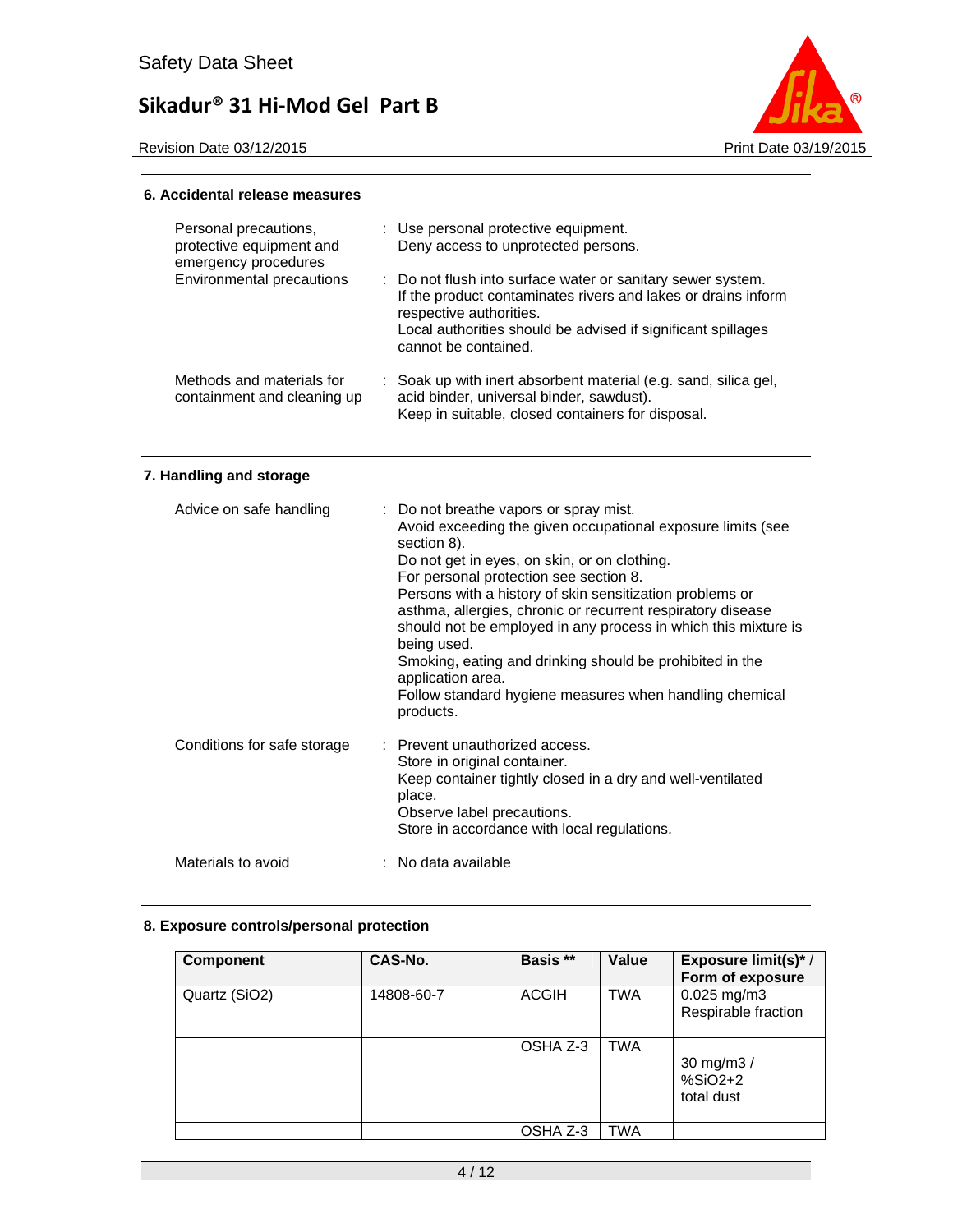

|                                     |            |                |                | 10 mg/m3 /<br>%SiO2+2<br>respirable               |
|-------------------------------------|------------|----------------|----------------|---------------------------------------------------|
|                                     |            | OSHA Z-3       | <b>TWA</b>     | 250 mppcf /<br>%SiO2+5<br>respirable              |
|                                     |            | <b>OSHA P0</b> | <b>TWA</b>     | $0.1$ mg/m3<br>Respirable fraction                |
|                                     |            | <b>OSHA P0</b> | <b>TWA</b>     | $0.1$ mg/m $3$<br>respirable dust<br>fraction     |
|                                     |            | <b>ACGIH</b>   | <b>TWA</b>     | 0.025 mg/m3<br>Respirable fraction                |
|                                     |            | <b>ACGIH</b>   | <b>TWA</b>     | 0.025 mg/m3<br>Respirable fraction                |
| m-<br>phenylenebis(methylamin<br>e) | 1477-55-0  | <b>ACGIH</b>   | $\overline{C}$ | $0.1$ mg/m $3$                                    |
|                                     |            | OSHA P0        | $\overline{C}$ | $0.1 \text{ mg/m}$                                |
| Quartz (SiO2) <5µm                  | 14808-60-7 | <b>ACGIH</b>   | <b>TWA</b>     | 0.025 mg/m3<br>Respirable fraction                |
|                                     |            | OSHA Z-3       | <b>TWA</b>     | 30 mg/m3 /<br>$%SiO2+2$<br>total dust             |
|                                     |            | OSHA Z-3       | <b>TWA</b>     | 10 mg/m3 /<br>%SiO2+2<br>respirable               |
|                                     |            | OSHA Z-3       | <b>TWA</b>     | 250 mppcf /<br>$%SiO2+5$<br>respirable            |
|                                     |            | OSHA P0        | <b>TWA</b>     | $0.1 \text{ mg/m}$<br>Respirable fraction         |
|                                     |            | <b>OSHA P0</b> | <b>TWA</b>     | $0.1 \text{ mg/m}$<br>respirable dust<br>fraction |
|                                     |            | <b>ACGIH</b>   | <b>TWA</b>     | 0.025 mg/m3<br>Respirable fraction                |
|                                     |            | <b>ACGIH</b>   | <b>TWA</b>     | $0.025$ mg/m3<br>Respirable fraction              |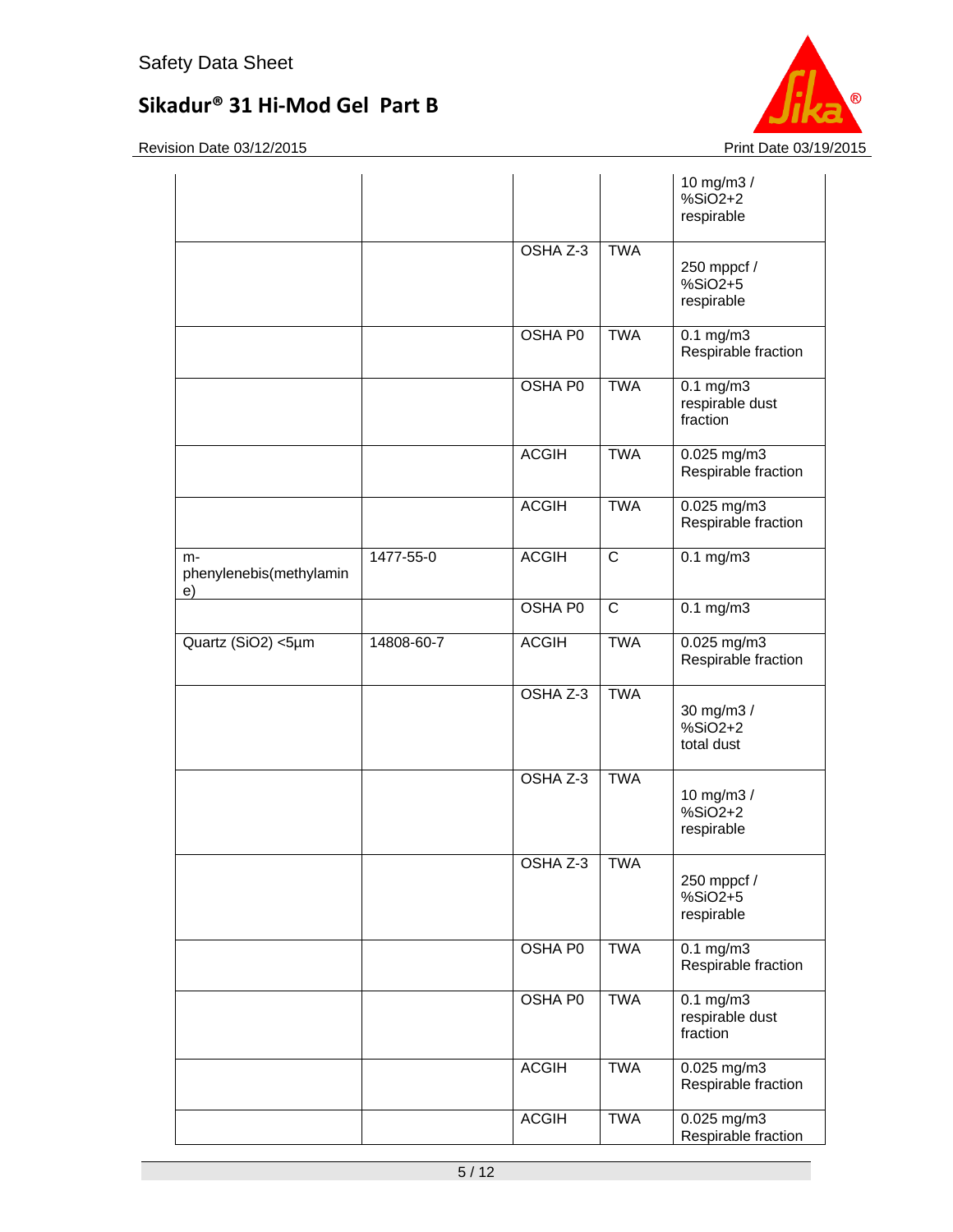

Revision Date 03/12/2015 **Print Date 03/12/2015** Print Date 03/19/2015

| Naphthalene, pure | $91 - 20 - 3$ | <b>ACGIH</b> | <b>TWA</b>  | 10 ppm             |
|-------------------|---------------|--------------|-------------|--------------------|
|                   |               |              |             |                    |
|                   |               | OSHA Z-1     | <b>TWA</b>  | 10 ppm<br>50 mg/m3 |
|                   |               | OSHA P0      | <b>TWA</b>  | 10 ppm<br>50 mg/m3 |
|                   |               | OSHA P0      | <b>STEL</b> | 15 ppm<br>75 mg/m3 |

\*The above mentioned values are in accordance with the legislation in effect at the date of the release of this safety data sheet.

## \*\***Basis**

ACGIH. Threshold Limit Values (TLV) OSHA P0. Table Z-1, Limit for Air Contaminat (1989 Vacated Values) OSHA P1. Permissible Exposure Limits (PEL), Table Z-1, Limit for Air Contaminant OSHA P2. Permissible Exposure Limits (PEL), Table Z-2 OSHA Z3. Table Z-3, Mineral Dust

| : Use of adequate ventilation should be sufficient to control<br>worker exposure to airborne contaminants. If the use of this<br>product generates dust, fumes, gas, vapor or mist, use<br>process enclosures, local exhaust ventilation or other<br>engineering controls to keep worker exposure below any<br>recommended or statutory limits. |
|-------------------------------------------------------------------------------------------------------------------------------------------------------------------------------------------------------------------------------------------------------------------------------------------------------------------------------------------------|
| Personal protective equipment                                                                                                                                                                                                                                                                                                                   |
| : Use a properly fitted NIOSH approved air-purifying or air-fed<br>respirator complying with an approved standard if a risk<br>assessment indicates this is necessary.                                                                                                                                                                          |
| The filter class for the respirator must be suitable for the<br>maximum expected contaminant concentration<br>(gas/vapor/aerosol/particulates) that may arise when handling<br>the product. If this concentration is exceeded, self-contained<br>breathing apparatus must be used.                                                              |
| : Chemical-resistant, impervious gloves complying with an<br>approved standard should be worn at all times when handling<br>chemical products if a risk assessment indicates this is<br>necessary.                                                                                                                                              |
| : Safety eyewear complying with an approved standard should<br>be used when a risk assessment indicates this is necessary.                                                                                                                                                                                                                      |
| Choose body protection in relation to its type, to the<br>concentration and amount of dangerous substances, and to<br>the specific work-place.                                                                                                                                                                                                  |
|                                                                                                                                                                                                                                                                                                                                                 |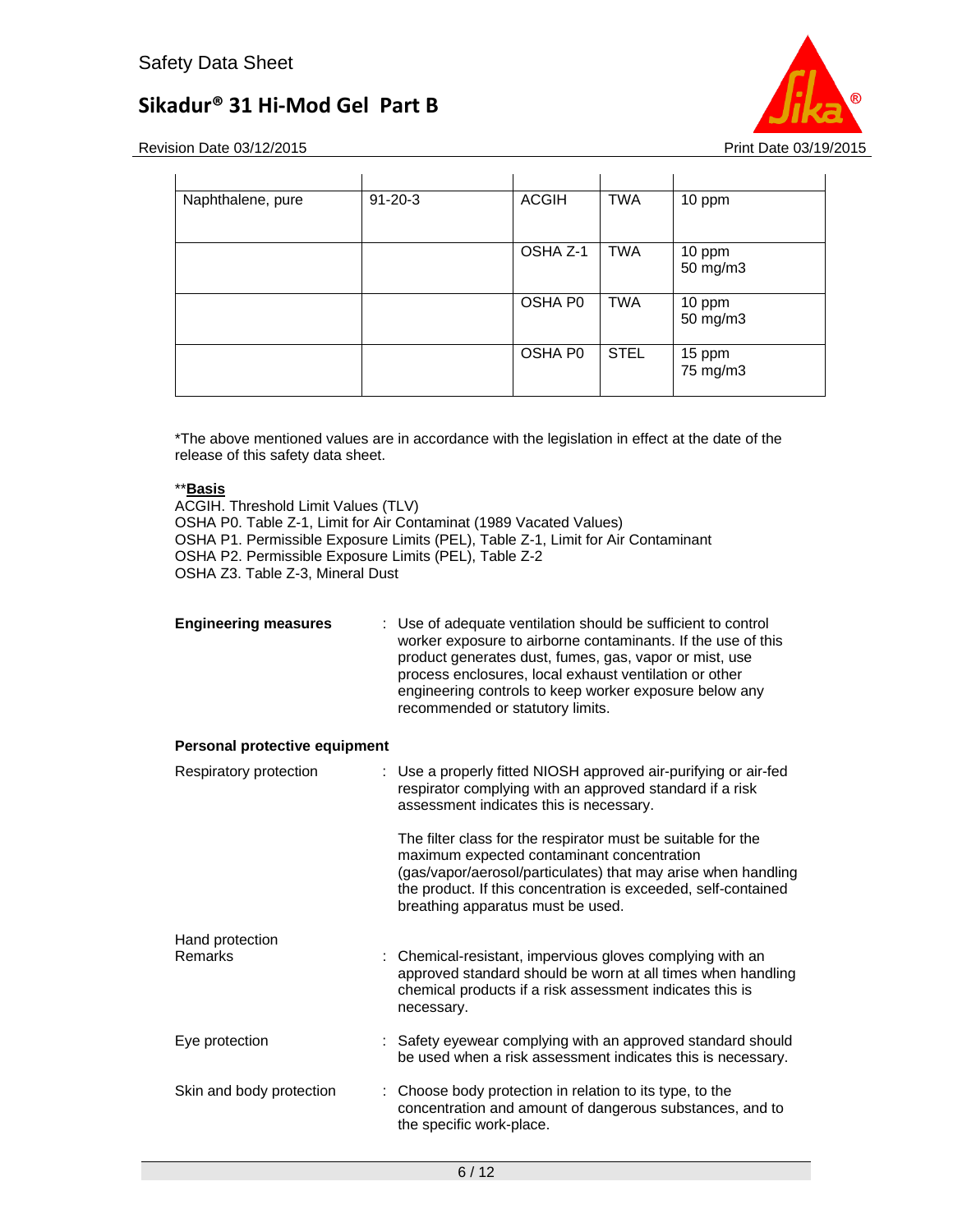

| Hygiene measures | : Avoid contact with skin, eyes and clothing.<br>Wash hands before breaks and immediately after handling the<br>product. |
|------------------|--------------------------------------------------------------------------------------------------------------------------|
|                  | Remove contaminated clothing and protective equipment                                                                    |
|                  | before entering eating areas.                                                                                            |
|                  | Wash thoroughly after handling.                                                                                          |

## **9. Physical and chemical properties**

| Appearance                                    |    | paste                              |
|-----------------------------------------------|----|------------------------------------|
| Color                                         |    | black                              |
| Odor                                          | İ. | amine-like                         |
| Odor Threshold                                | t  | No data available                  |
| Flash point                                   |    | $> 212$ °F ( $> 100$ °C)           |
| Ignition temperature                          | :  | Not applicable                     |
| Decomposition temperature                     | ÷  | No data available                  |
| Lower explosion limit (Vol%)                  | ÷  | No data available                  |
| Upper explosion limit (Vol%)                  | ÷. | No data available                  |
| Flammability (solid, gas)                     | ÷  | No data available                  |
| Oxidizing properties                          | t  | No data available                  |
| Autoignition temperature                      | İ. | No data available                  |
| рH                                            |    | No data available                  |
| Melting point/range /                         | t  | No data available                  |
| Freezing point<br>Boiling point/boiling range | t  | No data available                  |
| Vapor pressure                                | İ. | No data available                  |
| Density                                       | :  | $2.1$ g/cm $3$<br>at 68 °F (20 °C) |
| Water solubility                              | :  | Note: slightly soluble             |
| Partition coefficient: n-<br>octanol/water    | ÷  | No data available                  |
| Viscosity, dynamic                            | t  | No data available                  |
| Viscosity, kinematic                          | :  | > 20.5 mm2/s<br>at 104 °F (40 °C)  |
| Relative vapor density                        | ÷  | No data available                  |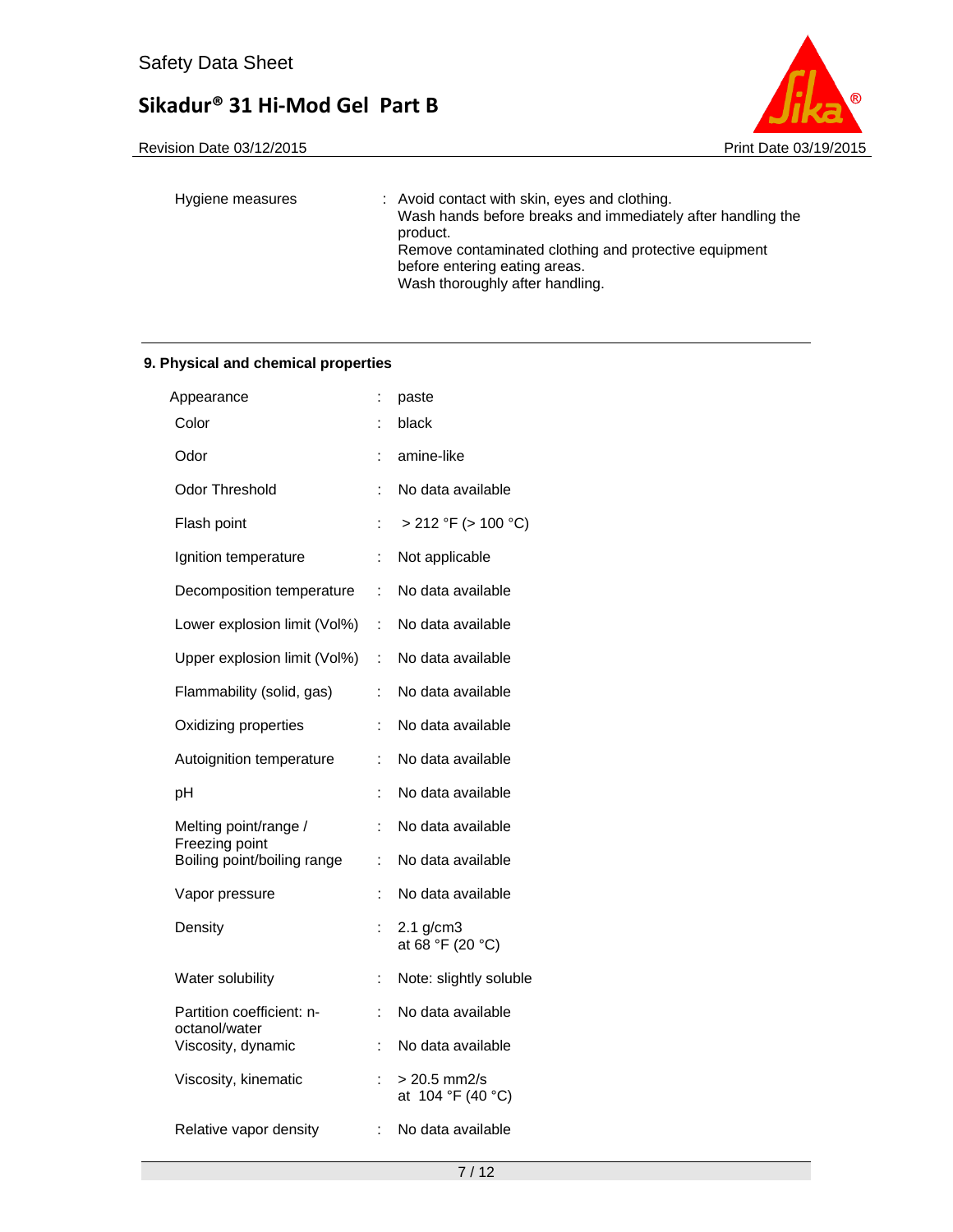

| Evaporation rate                            | No data available                  |
|---------------------------------------------|------------------------------------|
| Burning rate                                | : No data available                |
| Volatile organic compounds<br>(VOC) content | $\therefore$ 4 g/l<br>A+B Combined |

## **10. Stability and reactivity**

| Reactivity                            | : No dangerous reaction known under conditions of normal use. |
|---------------------------------------|---------------------------------------------------------------|
| Chemical stability                    | : The product is chemically stable.                           |
| Possibility of hazardous<br>reactions | : Stable under recommended storage conditions.                |
| Conditions to avoid                   | : No data available                                           |
| Incompatible materials                | : No data available                                           |

## **11. Toxicological information**

### **Acute toxicity**

Not classified based on available information.

| <u>Ingredients:</u><br><b>Benzyl alcohol:</b> |                                                                                  |
|-----------------------------------------------|----------------------------------------------------------------------------------|
| Acute oral toxicity                           | : LD50 Oral (Rat): 1,620 mg/kg                                                   |
| Acute inhalation toxicity                     | : LC50 (Rat): $> 4.178$ mg/l<br>Exposure time: 4 h<br>Test atmosphere: dust/mist |
| 3,6-diazaoctanethylenediamin:                 |                                                                                  |
| Acute oral toxicity<br>t.                     | LD50 Oral (Rat): 1,716 mg/kg                                                     |
| Acute dermal toxicity                         | : LD50 Dermal (Rabbit): 1,465 mg/kg                                              |
| m-phenylenebis(methylamine):                  |                                                                                  |
| Acute oral toxicity<br>÷                      | LD50 Oral (Rat): 930 mg/kg                                                       |
| Acute inhalation toxicity                     | : LC50 (Rat): 1.34 mg/l                                                          |
|                                               | Exposure time: 4 h                                                               |
|                                               | Test atmosphere: dust/mist                                                       |
| Acute dermal toxicity                         | : LD50 Dermal (Rat): $>$ 3,100 mg/kg                                             |
| <b>Skin corrosion/irritation</b>              |                                                                                  |
| Causes skin irritation.                       |                                                                                  |
| <b>Product:</b>                               |                                                                                  |

Result: Skin irritation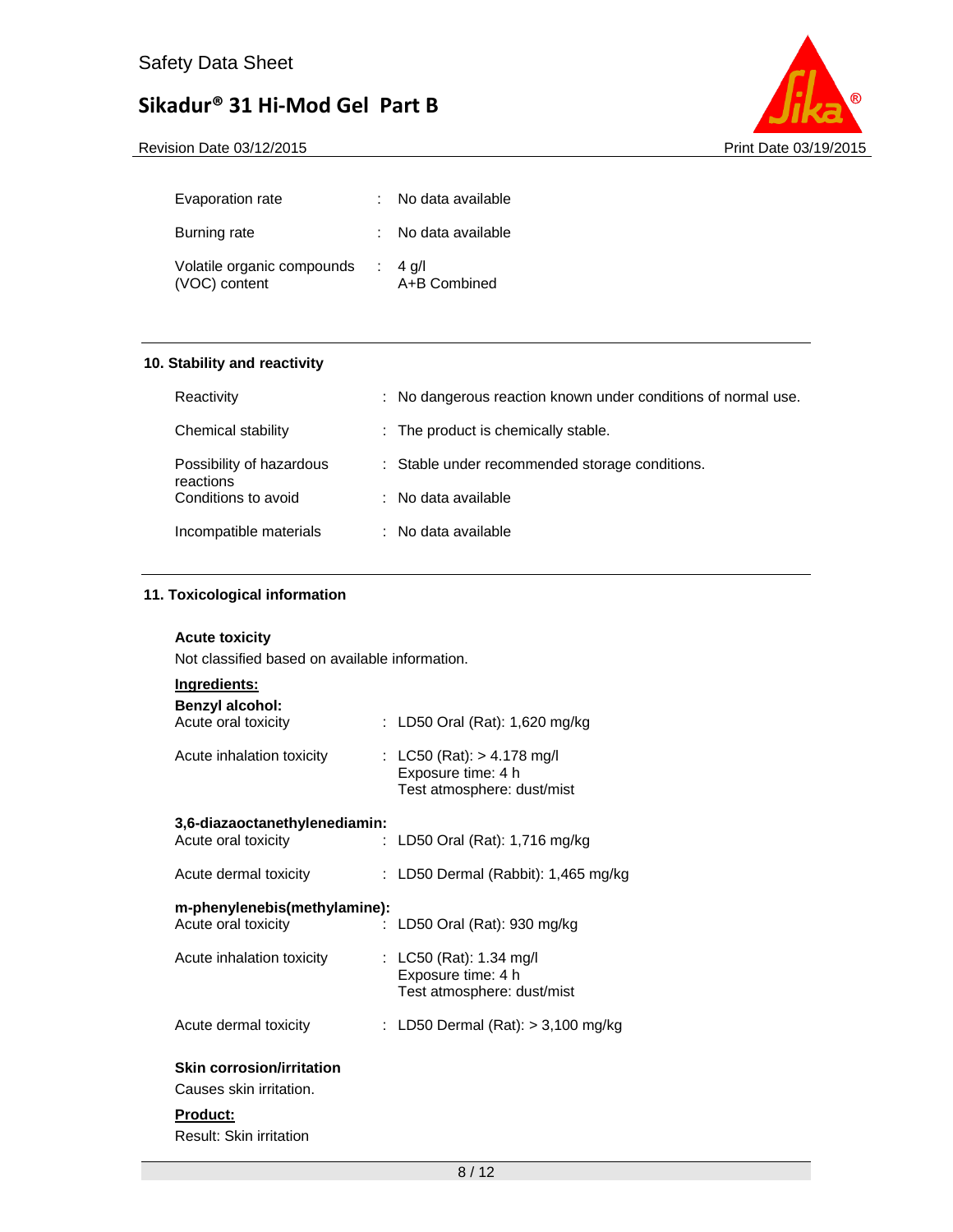Revision Date 03/12/2015 **Print Date 03/19/2015** Print Date 03/19/2015



#### **Serious eye damage/eye irritation**

Causes serious eye damage.

#### **Respiratory or skin sensitization**

Skin sensitization: May cause an allergic skin reaction. Respiratory sensitization: Not classified based on available information.

#### **Germ cell mutagenicity**

Not classified based on available information.

#### **Carcinogenicity**

| May cause cancer. |  |
|-------------------|--|
| IARC              |  |

| $$ , $$ , $$<br>IARC | Group 1: Carcinogenic to humans           |            |  |
|----------------------|-------------------------------------------|------------|--|
|                      | Quartz (SiO2)                             | 14808-60-7 |  |
|                      | Quartz (SiO2) <5um                        | 14808-60-7 |  |
|                      | Group 2B: Possibly carcinogenic to humans |            |  |

Naphthalene, pure 91-20-3

**NTP** Known to be human carcinogen

## Quartz (SiO2) 14808-60-7 Quartz (SiO2) <5µm 14808-60-7 Reasonably anticipated to be a human carcinogen

Naphthalene, pure 91-20-3

#### **Reproductive toxicity**

Not classified based on available information.

#### **STOT-single exposure**

Not classified based on available information.

#### **STOT-repeated exposure**

Once sensitized, a severe allergic reaction may occur when subsequently exposed to very low levels.

Reports have associated repeated and prolonged exposure to some of the chemicals in this product with permanent brain,liver, kidney and nervous system damage. Intentional misuse by deliberate concentration and inhalation of vapors may be harmful or fatal.

### **Aspiration toxicity**

Not classified based on available information.

#### **12. Ecological information**

| Other information                   |          | Do not empty into drains; dispose of this material and its<br>container in a safe way.<br>Avoid dispersal of spilled material and runoff and contact<br>with soil, waterways, drains and sewers. |
|-------------------------------------|----------|--------------------------------------------------------------------------------------------------------------------------------------------------------------------------------------------------|
| Component:                          |          |                                                                                                                                                                                                  |
| $3.6 -$<br>diazaoctanethylenediamin | 112-24-3 | Toxicity to fish:<br><b>LC50</b><br>Species: Pimephales promelas (fathead minnow)                                                                                                                |

Dose: > 100 mg/l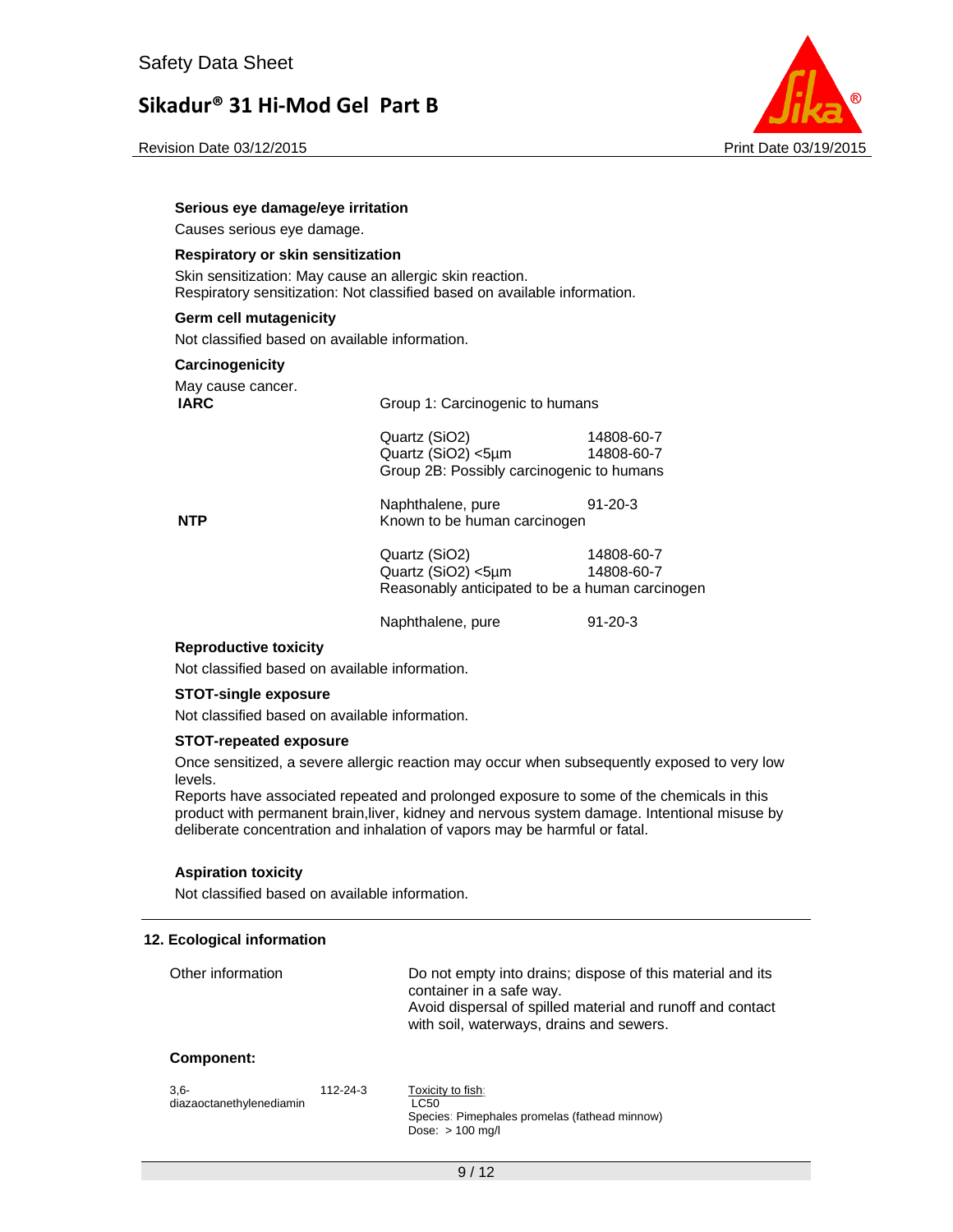Revision Date 03/12/2015 **Print Date 03/12/2015** Print Date 03/19/2015



Exposure time: 96 h

#### Toxicity to daphnia and other aquatic invertebrates: EC<sub>50</sub>

Species: Daphnia Dose: 10 - 100 mg/l Exposure time: 48 h

Toxicity to algae: EC50 Species: Pseudokirchneriella subcapitata (green algae) Dose: 10 - 100 mg/l Exposure time: 72 h

### **13. Disposal considerations**

| <b>Disposal methods</b> |                                                                                                                                                                                                                               |
|-------------------------|-------------------------------------------------------------------------------------------------------------------------------------------------------------------------------------------------------------------------------|
| Waste from residues     | : Disposal of this product, solutions and any by-products should<br>at all times comply with the requirements of environmental<br>protection and waste disposal legislation and any regional<br>local authority requirements. |
| Contaminated packaging  | : Empty containers should be taken to an approved waste<br>handling site for recycling or disposal.                                                                                                                           |

### **14. Transport information**

**DOT**  Not dangerous goods **IATA**  Not dangerous goods **IMDG**  Not dangerous goods

**Special precautions for user** No data available

**Transport in bulk according to Annex II of MARPOL 73/78 and the IBC Code**  Not applicable

### **15. Regulatory information**

**TSCA list** : All chemical substances in this product are either listed on the TSCA Inventory or are in compliance with a TSCA Inventory exemption.

### **EPCRA - Emergency Planning and Community Right-to-Know**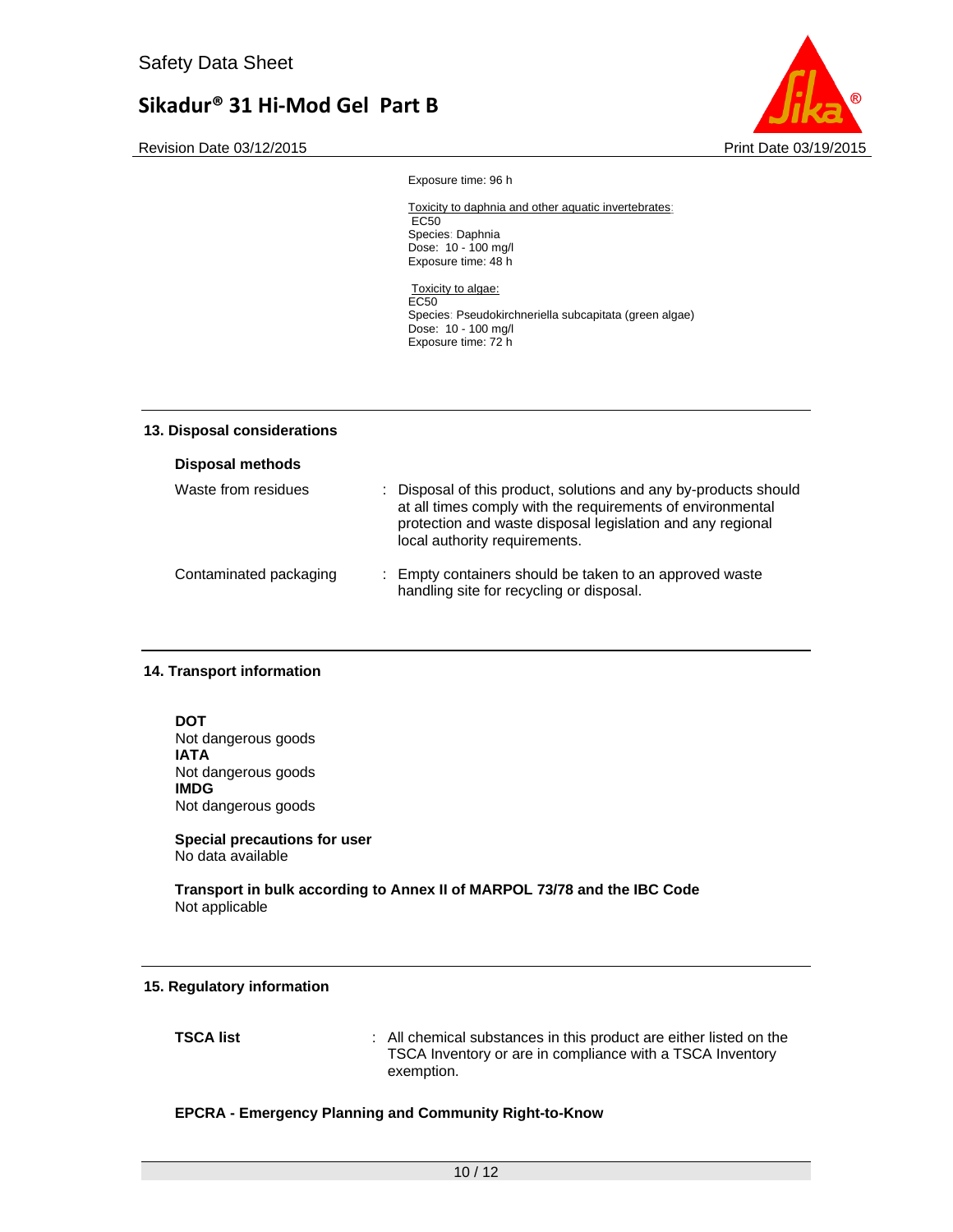Revision Date 03/12/2015 **Print Date 03/12/2015** Print Date 03/19/2015



### **CERCLA Reportable Quantity**

This material does not contain any components with a CERCLA RQ.

#### **SARA304 Reportable Quantity**

This material does not contain any components with a section 304 EHS RQ.

| SARA 311/312 Hazards                                                                                                                                                                                                                                                                                                                                                                                                                      | : Acute Health Hazard<br>Chronic Health Hazard                                                                                                                                                                                                                                                                            |               |       |
|-------------------------------------------------------------------------------------------------------------------------------------------------------------------------------------------------------------------------------------------------------------------------------------------------------------------------------------------------------------------------------------------------------------------------------------------|---------------------------------------------------------------------------------------------------------------------------------------------------------------------------------------------------------------------------------------------------------------------------------------------------------------------------|---------------|-------|
| <b>SARA 302</b>                                                                                                                                                                                                                                                                                                                                                                                                                           | : No chemicals in this material are subject to the reporting<br>requirements of SARA Title III, Section 302.                                                                                                                                                                                                              |               |       |
| <b>SARA 313</b>                                                                                                                                                                                                                                                                                                                                                                                                                           | : This material does not contain any chemical components with<br>known CAS numbers that exceed the threshold (De Minimis)<br>reporting levels established by SARA Title III, Section 313.<br>The following components are subject to reporting levels<br>established by SARA Title III, Section 313:<br>Naphthalene, pure | $91 - 20 - 3$ | 0.53% |
| <b>Clean Air Act</b>                                                                                                                                                                                                                                                                                                                                                                                                                      |                                                                                                                                                                                                                                                                                                                           |               |       |
| <b>Ozone-Depletion</b><br><b>Potential</b>                                                                                                                                                                                                                                                                                                                                                                                                | This product neither contains, nor was manufactured with a<br>Class I or Class II ODS as defined by the U.S. Clean Air Act<br>Section 602 (40 CFR 82, Subpt. A, App.A + B).                                                                                                                                               |               |       |
| This product does not contain any hazardous air pollutants (HAP), as defined by the U.S. Clean<br>Air Act Section 12 (40 CFR 61).<br>This product does not contain any hazardous air pollutants (HAP), as defined by the U.S. Clean<br>Air Act Section 12 (40 CFR 61).<br>This product does not contain any chemicals listed under the U.S. Clean Air Act Section 112(r) for<br>Accidental Release Prevention (40 CFR 68.130, Subpart F). |                                                                                                                                                                                                                                                                                                                           |               |       |

| <b>California Prop 65</b> | WARNING! This product contains a chemical known in the |
|---------------------------|--------------------------------------------------------|
|                           | State of California to cause cancer.                   |

#### **16. Other information**

**HMIS Classification** 

| <b>Health</b>              |  |
|----------------------------|--|
| <b>Flammability</b>        |  |
| <b>Physical Hazard</b>     |  |
| <b>Personal Protection</b> |  |

**Caution:** HMIS® rating is based on a 0-4 rating scale, with 0 representing minimal hazards or risks, and 4 representing significant hazards or risks. Although HMIS® rating is not required on SDSs under 29 CFR 1910.1200, the preparer may choose to provide them. HMIS® rating is to be used with a fully implemented HMIS® program. HMIS® is a registered mark of the National Paint & Coatings Association (NPCA). Please note HMIS® attempts to convey full health warning information to all employees.